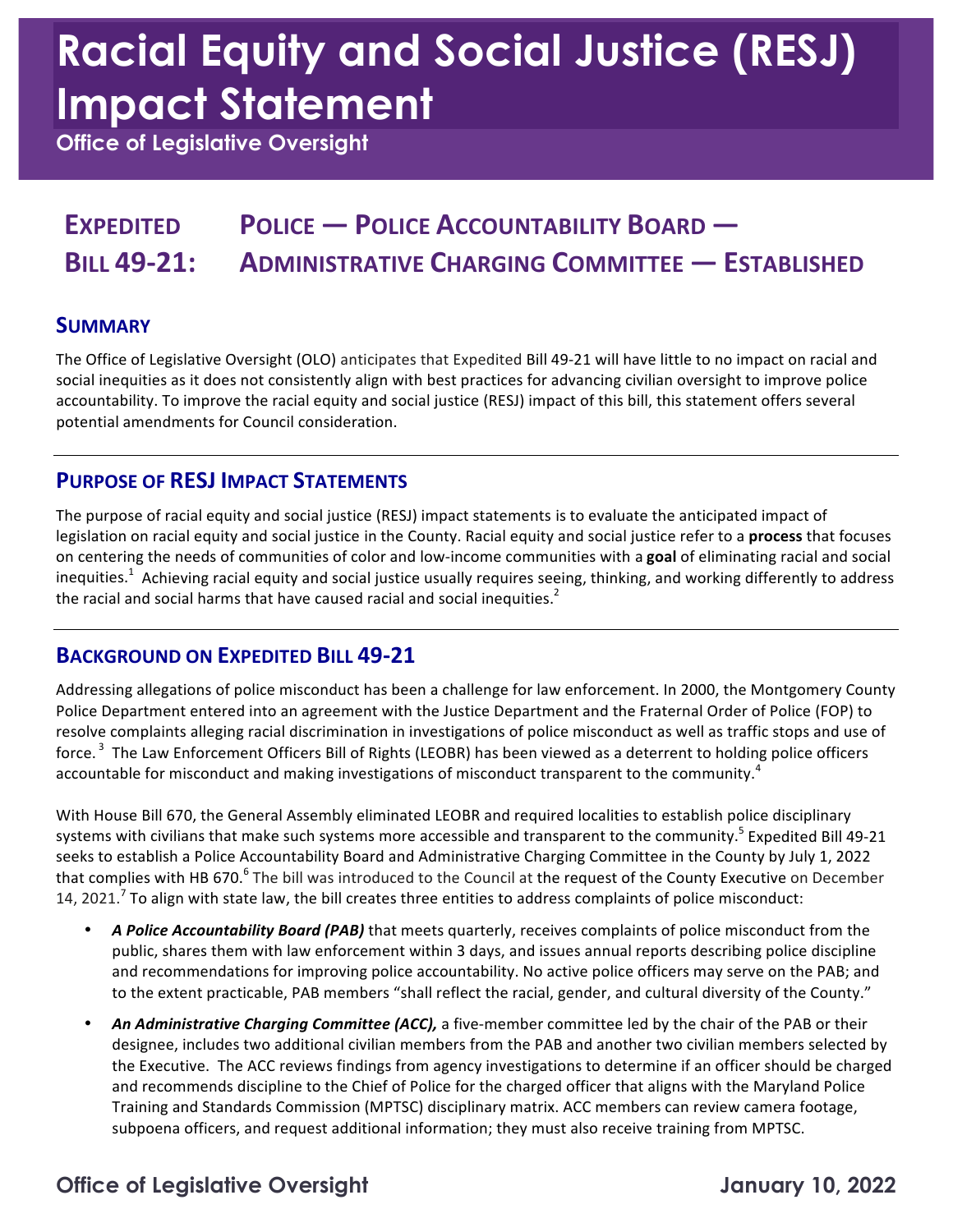• A Trial Board to determine an officer's discipline if they do not accept the Chief's offer of discipline. Each Trial Board must include three members: a retired administrative law judge or retired district court or circuit court judge appointed by the County Executive, a civilian appointed by the PAB who is not a member of the ACC, and a police officer of equal rank to the police officer accused of misconduct that is appointed by their agency. Like the ACC, the Trial Board may issue subpoenas and members must receive training from the MPTSC.

Yet, HB 670's requirement that PAB's only review allegations of police misconduct from the public captures a small subset of the actual allegations of misconduct reported to the police as exemplified by an examination of local data:<sup>8</sup>

- In 2020, there were 220 complaints of police misconduct made to MCPD.
- MCPD's Internal Affairs Division (IAD) declined 66 complaints for investigation, 120 cases were investigated by the accused officer's chain of command, and 34 were investigated by IAD.
- Of the 34 IAD investigations opened in 2020, 26 were still open at the time of the IAD annual report publication.
- Of the 8 investigations resolved by the 2020 annual report, 6 were administratively closed due to IAD determining that the investigation could not continue, one exonerated an officer, and another found sufficient evidence to prove an allegation of misconduct.
- So, of the 220 complaints received by MCPD in 2020, a PAB and ACC would have had the authority to review up to 8 complaints of policing misconduct (less than 4 percent) if the allegation emerged from a citizen.
- Yet, the 220 complaints in IAD's Annual Report reflect allegations of police misconduct made by the public and by law enforcement. HB 670 does not authorize PAB's to review IAD investigations that originate from internal complaints. As such, the PAB's actual authority to review IAD investigations is quite limited.

Expedited Bill 49-21 also establishes additional local requirements for the PAB not specified under state law: $^9$ 

- The PAB will consist of five members, each appointed by the Executive, subject to the Council's approval;
- PAB and ACC members will serve three-year terms with no more than two consecutive terms; the initial terms will stagger to ensure that no more than one third of the members expire annually;
- PAB and ACC members must have experience in managing or evaluating the management of a law enforcement agency, evaluating citizen complaints against a police officer, or in personnel disciplinary proceedings as a manager, employee representative, mediator, or arbitrator;
- PAB members will serve without compensation except reimbursement for expenses. ACC members, however, meet monthly and receive annual salaries of \$16,000 with the chair receiving an annual salary of \$22,000;
- The PAB will recommend changes to policy that would improve police accountability in the County;
- The Chief Administrative Officer will provide appropriate staff and support to the PAB; and
- The County Attorney will serve as counsel to the PAB.

OLO finds the functions of the County's current police disciplinary process established under LEOBR overlap with the functions of the police disciplinary system required under HB 670 and proposed by Expedited Bill 49-21. They both add civilians to local police disciplinary processes where they were previously excluded. Yet, the civilians included in the updated system tend to represent law enforcement rather than the community at large. As such, OLO finds that:

 • *The ACC has the same function as the Internal Investigation Review Panel.* MCPD's Internal Investigation Review Panel - consisting of the Assistant Chiefs, the Internal Affairs Director, and the head of the division of the involved employee - currently makes the recommendation to the Chief on whether an officer should be charged. Bill 49-21 shifts this responsibility from a committee of active duty police officers to a committee of civilians that also represent law enforcement given the bill's requirements that PAB and ACC members have experience in law enforcement as managers or evaluators, or in personnel disciplinary proceedings. 

#### **Office of Legislative Oversight** 2 **January 10, 2022**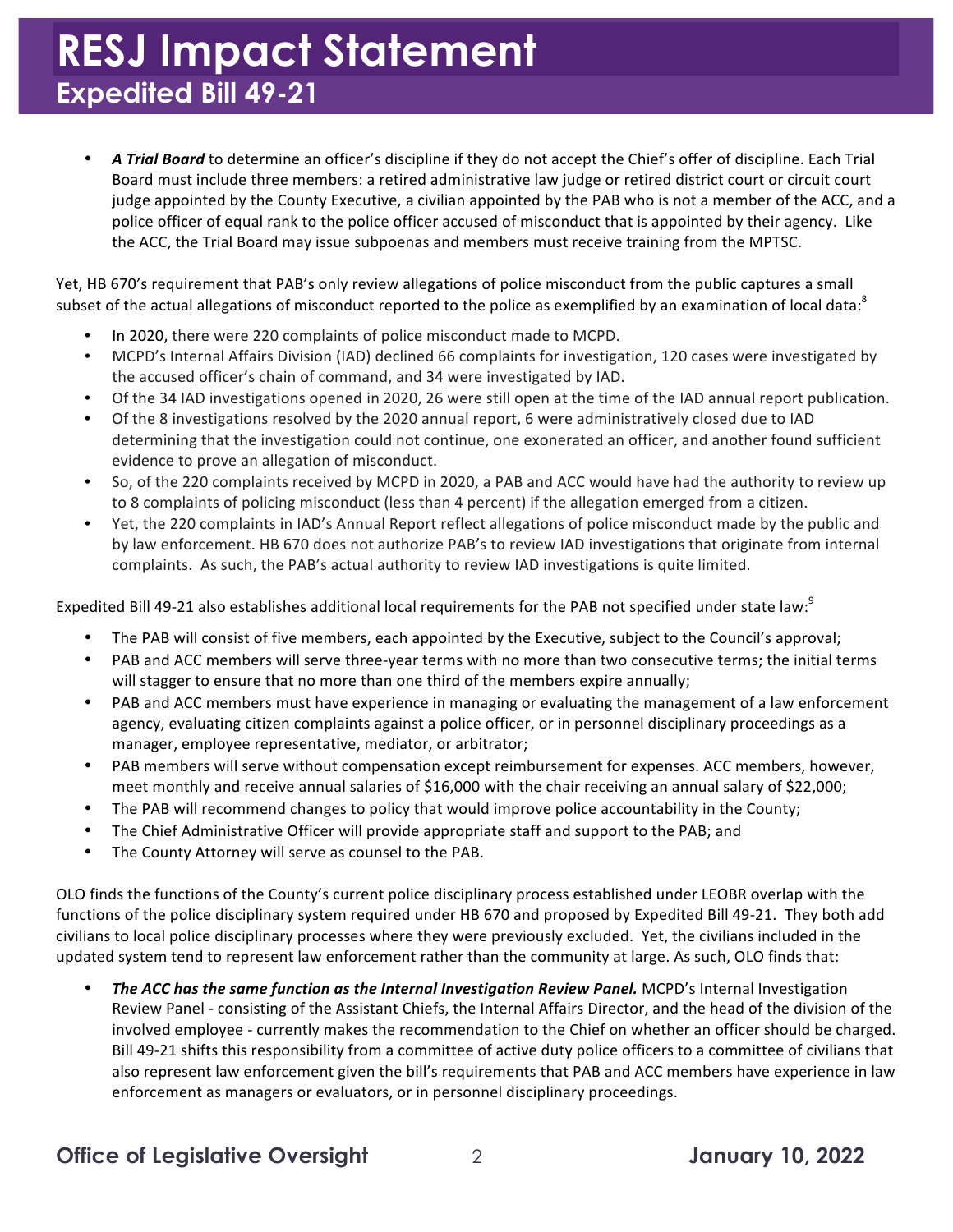- **The Trial Board replaces the Hearing Board for first level appeals.** A police officer charged with misconduct can currently appeal the Chief's recommendation for discipline to a hearing board comprised of three sworn officers with one at the rank of the defendant. HB 670 shifts the first level appeals process for a Chief's recommendation for discipline from a hearing board comprised of three active duty police officers to a Trial Board consisting of one active duty police officer, a civilian who may have experience in law enforcement, and a retired judge.
- **•** District Court replaces the Alternative Hearing Board for final appeals. A police officer charged with misconduct that disputes the discipline recommended by a hearing board can seek a final appeal to their decision via an alternative hearing board that includes an arbitrator, a member selected by the FOP, and a member selected by the Chief. In turn, HB 670 shifts consideration for a final appeal from a committee comprised mostly of active duty officers in law enforcement to other law enforcement personnel (i.e. judges) in a District Court.

#### **POLICING, RACIAL EQUITY, AND CIVILIAN OVERSIGHT BOARDS**

Understanding the impact of Expedited Bill 49-21 on racial and social inequity in Montgomery County requires understanding the history of racial inequity that shapes policing outcomes today. Toward this end, this section describes the origins of policing in the U.S., data on disparities in police interactions with the public by race and ethnicity, the features of civilian oversight boards that reflect best practices for promoting accountability in policing and how Bill 49-21 aligns with these best practices.

**Inequities in Policing.** Modern policing in the United States emerges from a legacy of racial inequity. The mandate of the earliest policing efforts, slave patrols, were to apprehend escaped Africans and to instill fear among enslaved Africans to deter slave [revolts.](https://revolts.10)<sup>10</sup> The first municipal police forces, beginning in Boston in 1838, were about controlling people in response to public intoxication, gambling and population growth.<sup>11</sup> Both slave patrols and municipal policing were known for their brutality and [ruthlessness.](https://ruthlessness.12)<sup>12</sup>

Moreover, with the end of slavery, the legacy of slave patrols to intimidate and terrorize African Americans continued. Post-Reconstruction racism in law enforcement persisted via the creation of Jim Crow laws that criminalized inconsequential charges such as vagrancy to maintain slavery by another name through convict leasing and chain in policing persist with harsher treatment of Black, Indigenous and other People of Color (BIPOC) in the criminal justice system, mass incarceration, and the collateral punishment of incarceration on BIPOC families and [communities.](https://communities.14)<sup>14</sup> [gangs.](https://gangs.13)<sup>13</sup> Despite advances in law enforcement to promote constitutional policing and community trust, racial inequities

Survey data demonstrates the legacy of racial inequity in policing: in 2014, 76 percent of African Americans believed there was a problem with the justice system when it comes to law enforcement and race compared to 33 percent of their White [counterparts.](https://counterparts.15)<sup>15</sup> Both state and local data also demonstrate the over-representation of African Americans at every point in the criminal justice system and higher incidents of traffic stops among Latino and Other race men. More specifically, while Black people represented 29-30 percent of Maryland's population, they accounted for:

- 54 percent of arrests for marijuana use;<sup>16</sup>
- 71 percent of the state's correctional population; $^{17}$
- 77 percent of the maximum-security correctional population and prisoners serving life sentences;<sup>18</sup> and
- 100 percent of exonerated individuals across the state.<sup>19</sup>

And in Montgomery County, where Black people accounted for 18 percent of the population, they accounted for:<sup>20</sup>

#### **Office of Legislative Oversight** 3 **January 10, 2022**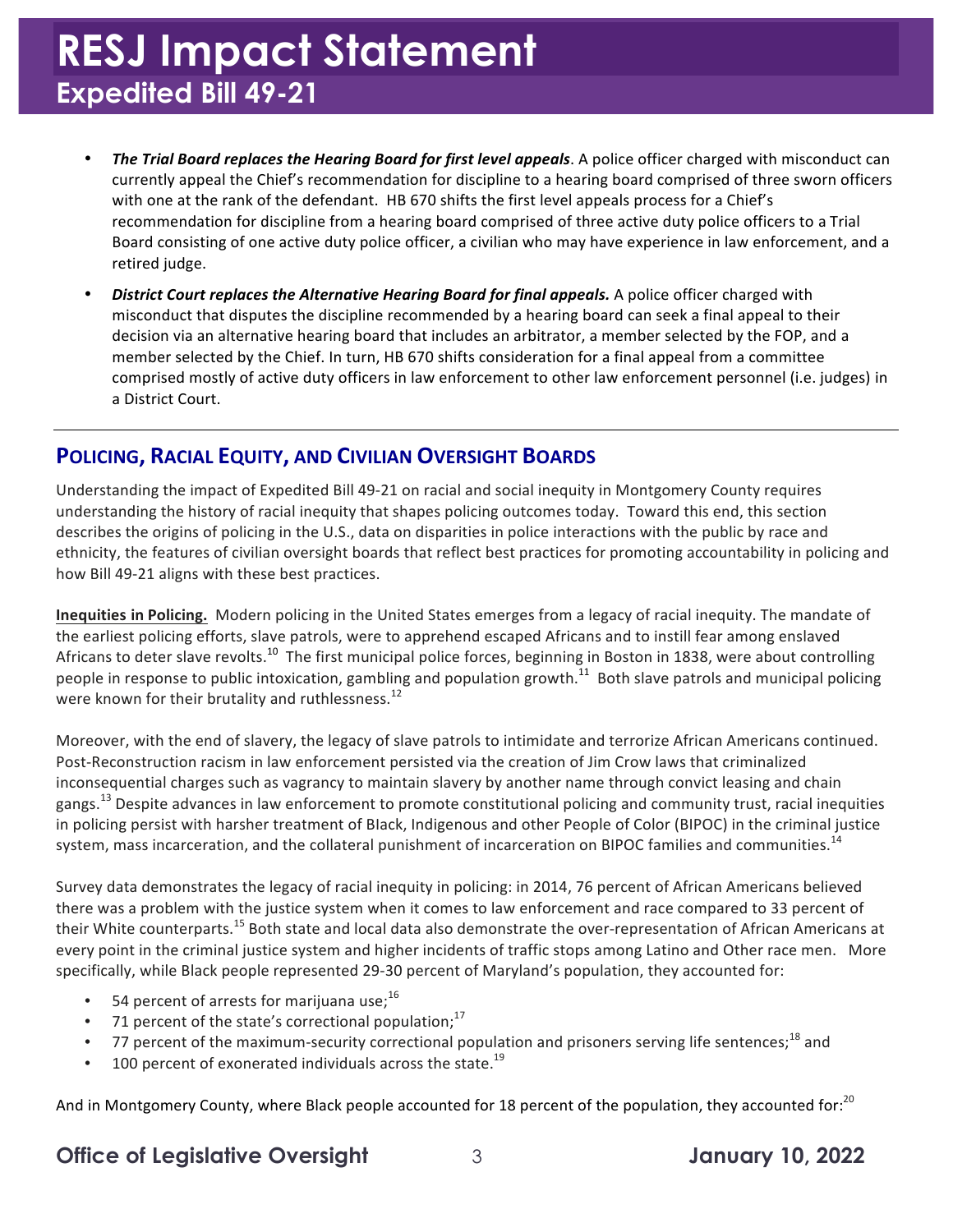- 55 percent of MCPD uses of force;
- 44 percent of MCPD arrests; and
- 32 percent of MCPD traffic stops.

Among those with traffic stops initiated by MCPD: $^{21}$ 

- Black men were three times as likely as White men to receive any traffic violation (46% v. 17%);
- Latino men were twice as likely as White men to receive any traffic violation (32% v. 17%); and
- Other race men were more than twice as likely as White men to receive any traffic violation (42% v. 17%).

 **Civilian Oversight Boards.** As issues of trust and accountability have characterized community-police relations, particularly in communities of color, civilian oversight of law enforcement has emerged as a best practice to enhance police accountability and [performance.](https://performance.22)<sup>22</sup> Civilian oversight agencies are often established after an incident of police misconduct when a community identifies a need for such an agency. The first modern forms of civilian oversight in the U.S. began in several large cities during the Civil Rights era out of conflicts between police and local communities of color. <sup>23</sup> Today, there are more than 150 civilian oversight agencies in the U.S. that generally fall into three types:<sup>24</sup>

- police officers separate from internal affairs investigations conducted by law enforcement. Non-police, "civilian" investigators, usually staff investigation-focused agencies. Strengths of this model include the potential to reduce bias in investigations into citizen complaints and civilian-led investigations may increase community trust in the investigations. Conversely, the public may get disillusioned if the community expectations for change are not met. **Investigation-focused civilian oversight agencies** that conduct independent investigations of complaints against
- **Auditor- or monitor-focused civilian oversight agencies that usually emerge from federal consent decrees and** focus on large-scale and system reforms. An inspector general with significant law enforcement expertise often staffs these agencies. Auditor-focused agencies promote broad organizational change by conducting systematic reviews of police policies, practices or training and make recommendations for improvement. Promoting longterm systemic change is a potential strength of this model while the inability to compel law enforcement to make recommended changes is a potential drawback.
- **Review-focused civilian oversight agencies** that consider the quality of completed police internal affairs investigations and make recommendations regarding findings. Review-focused civilian oversight agencies are commonly composed of citizen volunteers. Strengths of this approach include the potential for civilian reviews of complaint investigations to increase public trust in the process. Potential drawbacks to this approach include the review-focused board having too limited authority and/or organizational resources to provide effective oversight and being less independent than investigation-focused and auditor-focused forms of civilian oversight.

Experts generally find that investigation-focused agencies are the most successful civilian oversight approach for holding police officers accountable for misconduct because they focus on individual [complaints.](https://complaints.25)<sup>25</sup> Yet, the Police Accountability Board model advanced by Bill 49-21 generally aligns with the review-focused civilian oversight model. Conversely, the County's Policing Advisory Commission functions as a hybrid between the auditor- and review-focused approaches as it relies on citizen volunteers rather than an auditor's office proposes systemic changes in policing policies and practices.<sup>26</sup>

For any civilian oversight agency to succeed, experts also advise that three conditions are essential:<sup>27</sup>

- Independence from the police department so the civilian agency's recommendations can be trusted
- Power so law enforcement cannot ignore the civilian oversight agency's recommendations
- **Resources** to meet civilian oversight agency goals in a timely-fashion (e.g. investigate cases, issue reports)

#### **Office of Legislative Oversight** 4 **January 10, 2022**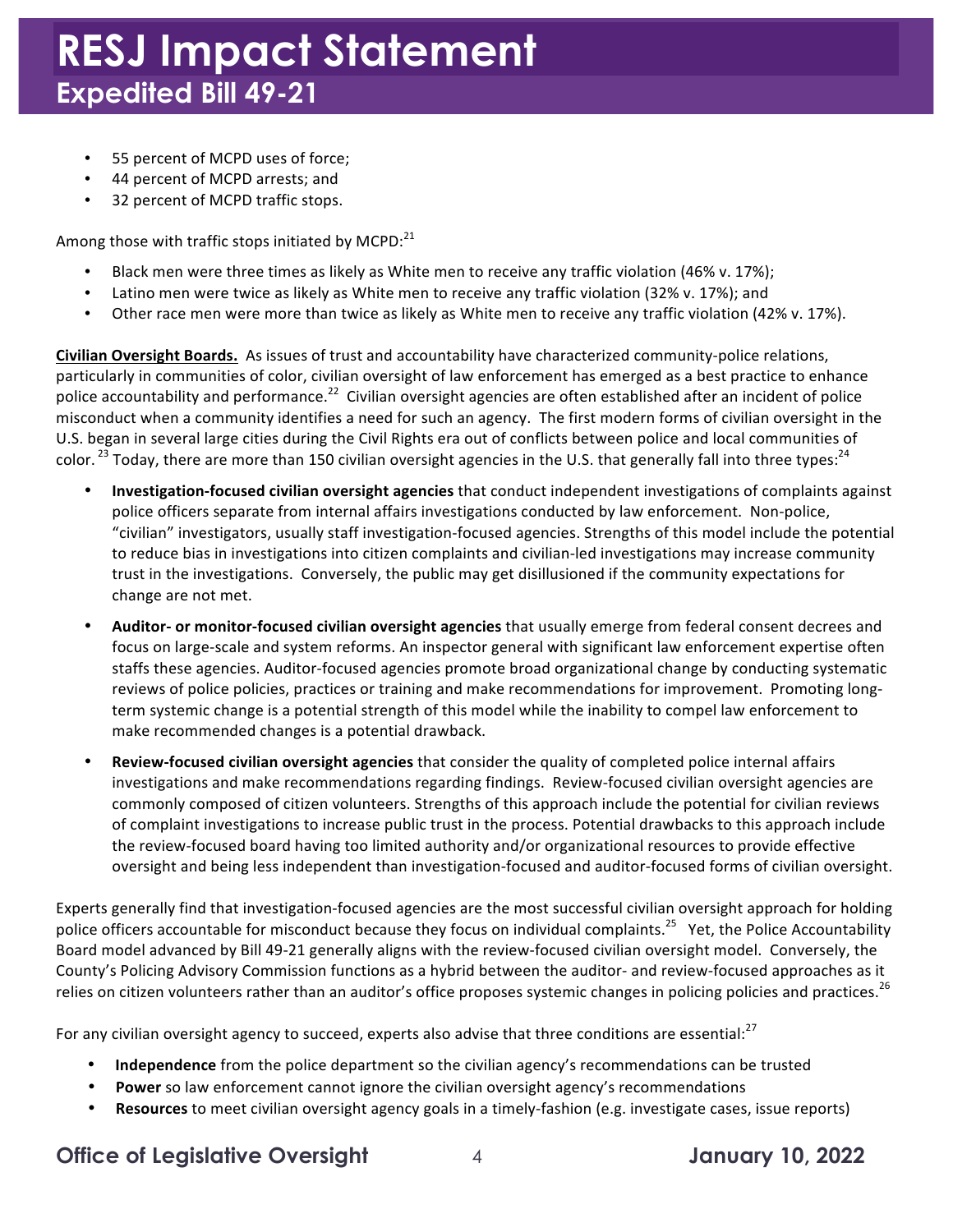These three essential conditions of successful civilian oversight overlap with the following twelve core elements of successful oversight identified by the National Association of Civilian Oversight of Law Enforcement: independence, adequate jurisdictional authority, adequate resources, unfettered access to records, access to law enforcement executives and internal affairs staff, full cooperation, support of process stakeholders, public reporting or transparency, pattern analysis, community outreach, community involvement, and respect for confidentiality [requirements.](https://requirements.28)<sup>28</sup>

A comparison of the three oversight approaches (investigative-, audit- and review-focused models) to the three lead conditions of effective civilian oversight (independence, power, and resources) further demonstrate the limits of the review-focused model to enhance police accountability. As previously noted, experts find the review-focused model demonstrates less independence than other civilian oversight models, their authority is limited and they can lack the organizational resources they need to make improvements to systems that make police accountable for misconduct.

The Police Accountability Board proposed with Expedited Bill 49-21 reflect the risks associated with the review-focused agency model that may undermine its oversight. Moreover, the civilians included in the PAB and ACC often represent retired law enforcement rather than the community at large. As such, OLO finds that Bill 49-21 does not align with best practices for civilian oversight of police accountability systems, as the PAB proposed is unlikely to:

- Be independent of MCPD because it requires its members to have significant law enforcement experience.
- Have the power to recommend changes to policy that would improve police accountability because its scope by default is limited to the minority of misconduct cases resulting from complaints from the public that are investigated by IAD rather than the totality of police misconduct complaints made from the public.
- Have sufficient resources to carry out its mission since its budget and staffing are not specified in the legislation.

#### **ANTICIPATED RESJ IMPACTS**

Understanding the anticipated impact of Expedited Bill 49-21 on RESJ requires understanding how the bill aligns with best practices for improving accountability for police misconduct and the anticipated impact of this alignment on the community at large and BIPOC residents in particular. As residents of color and Black residents in particular are overrepresented in their interactions with law enforcement relative to their share of the County's population, they are the most likely to benefit from any improvements in police accountability for misconduct that derive from this bill.

Yet, as currently structured, Bill 49-21 offers few changes to the County's existing police accountability process that would meaningfully change the current disciplinary process of police or improve accountability for misconduct. In adherence to HB 670, Bill 49-21 structures the County's new civilian oversight for the police accountability with the weakest oversight model available. It also limits the PAB's review to investigate complaints from the public without also considering investigations that emerge from internal complaints of police misconduct.

Less independence, authority and resources necessary to challenge and improve current models of police accountability characterize the review-focused civilian oversight model that forms the basis of the proposed PAB's scope compared to other civilian oversight approaches. Limiting the role of the PAB to formally review MCPD's internal investigations of complaints generated from the public is unlikely to change current police accountability policies or practices. Formal IAD investigations from external and internal complaints that could lead to administrative charges comprised only 15 percent of all MCPD investigations (34 of 220) of police misconduct in 2020.<sup>29</sup>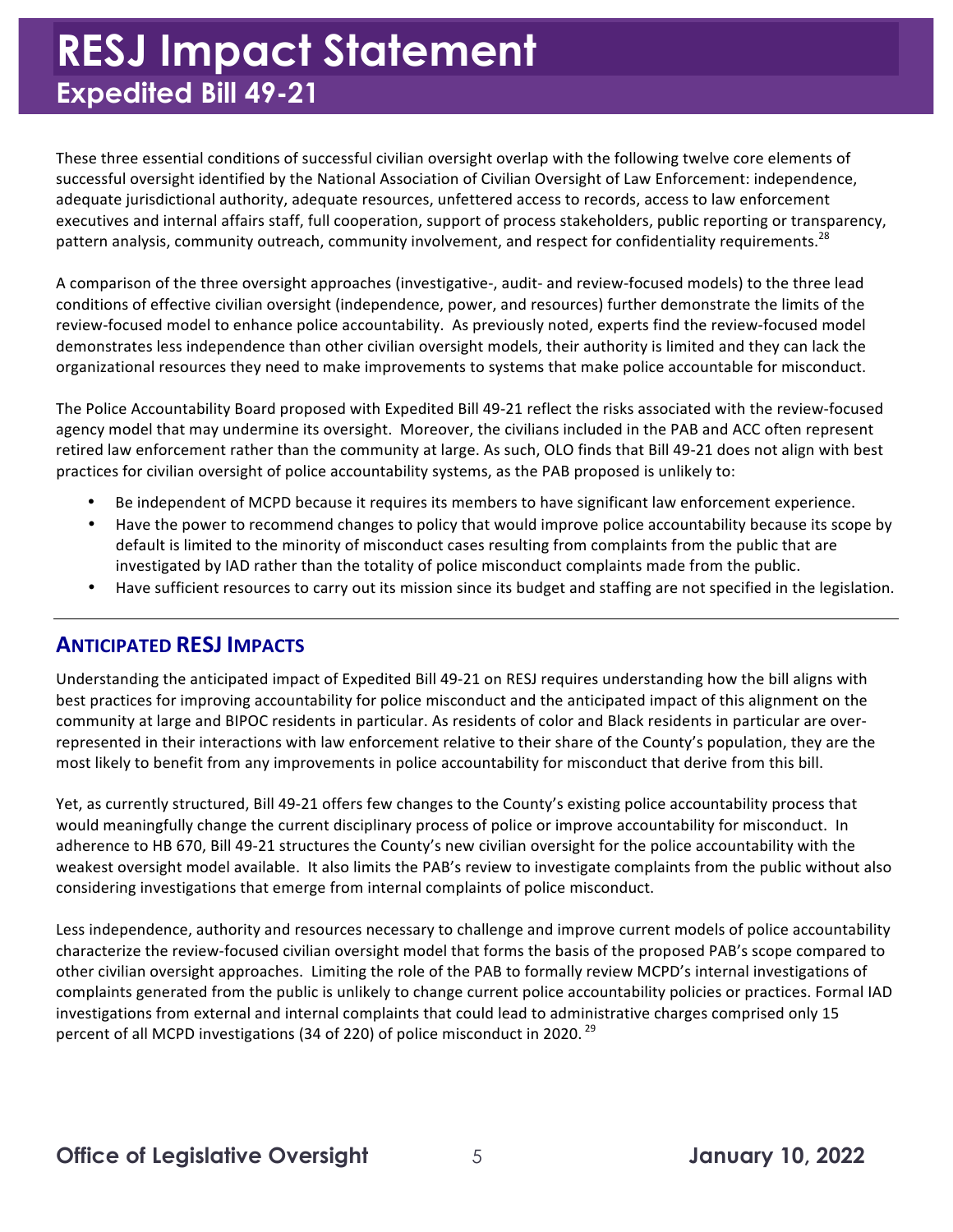Expedited Bill 49-21's exclusion of civilians without law enforcement or dispute resolution experience also skews the membership of the PAB to civilians representing law enforcement rather than the public at large. Given the demographics of active law enforcement personnel and retirees in the County, the PAB and ACC member eligibility requirements under the Bill also exclude women and BIPOC residents who more than likely account for a majority of police misconduct complainants. The exclusion of BIPOC residents without law enforcement backgrounds from the PAB and ACC could undermine efforts to improve community trust in the County's police accountability systems especially among BIPOC residents. 

Overall, OLO anticipates that Expedited Bill 49-21 is unlikely to advance racial equity and social justice in policing because the PAB it proposes is analogous to the current police accountability system. The addition of civilians to existing systems of police oversight is a marginal improvement in civilian oversight at best. Further, OLO anticipates Bill 49-21 could increase the demand for police accountability by increasing the reporting of allegations. An increase in reporting is unlikely to increase the number of police officers held accountable for misconduct because the core functions of the current police accountability system remain and continue without civilian oversight. In particular, IAD continues to decide which complaints are dismissed and which merit investigation as intakes to an officer's chain of command or as formal investigations that are conducted by IAD.

In short, civilian oversight does not apply to majority of the misconduct allegations that IAD receives and considers under Bill 49-21. While the public may feel an increased sense of accountability for police misconduct with this bill because they will be able to submit complaints directly to the PAB, IAD investigation processes will likely remain the same without increased civilian oversight or understanding or their operations. If BIPOC residents in particular have increased expectations for police accountability that are not reflected to actual changes for allegations of police misconduct, OLO anticipates this bill could widen racial inequities in perceptions of policing fairness and could erode police-community relations.

#### **RECOMMENDED AMENDMENTS**

The County's Racial Equity and Social Justice Act requires OLO to consider whether recommended amendments to bills aimed at narrowing racial and social inequities are warranted in developing RESJ impact [statements.](https://statements.30)<sup>30</sup> OLO finds that Expedited Bill 49-21 sustains racial and social inequities as the police accountability system it proposes neither aligns with best practices nor meaningfully provides civilian oversight for the County's system of police discipline. Available data suggests Black and Latinx residents are most harmed by the County's current accountability system for police misconduct because they are the most likely to involuntarily interact with law enforcement in the County.

Should the Council seek to improve the RESJ impact of Bill 49-21. The following best practices aimed at increasing the independence, authority and resources allocated to the Police Accountability Board (PAB) could be considered as potential recommended amendments to the bill.

• To increase the *independence* of the PAB, consider amending the bill to increase the size of its membership and change its eligibility requirements to ensure BIPOC residents disproportionately impacted by policing and misconduct are represented. For example, the Policing Advisory Commission has 13 members and requires each to have an interest or expertise in policing matters rather than law enforcement or dispute resolution experience.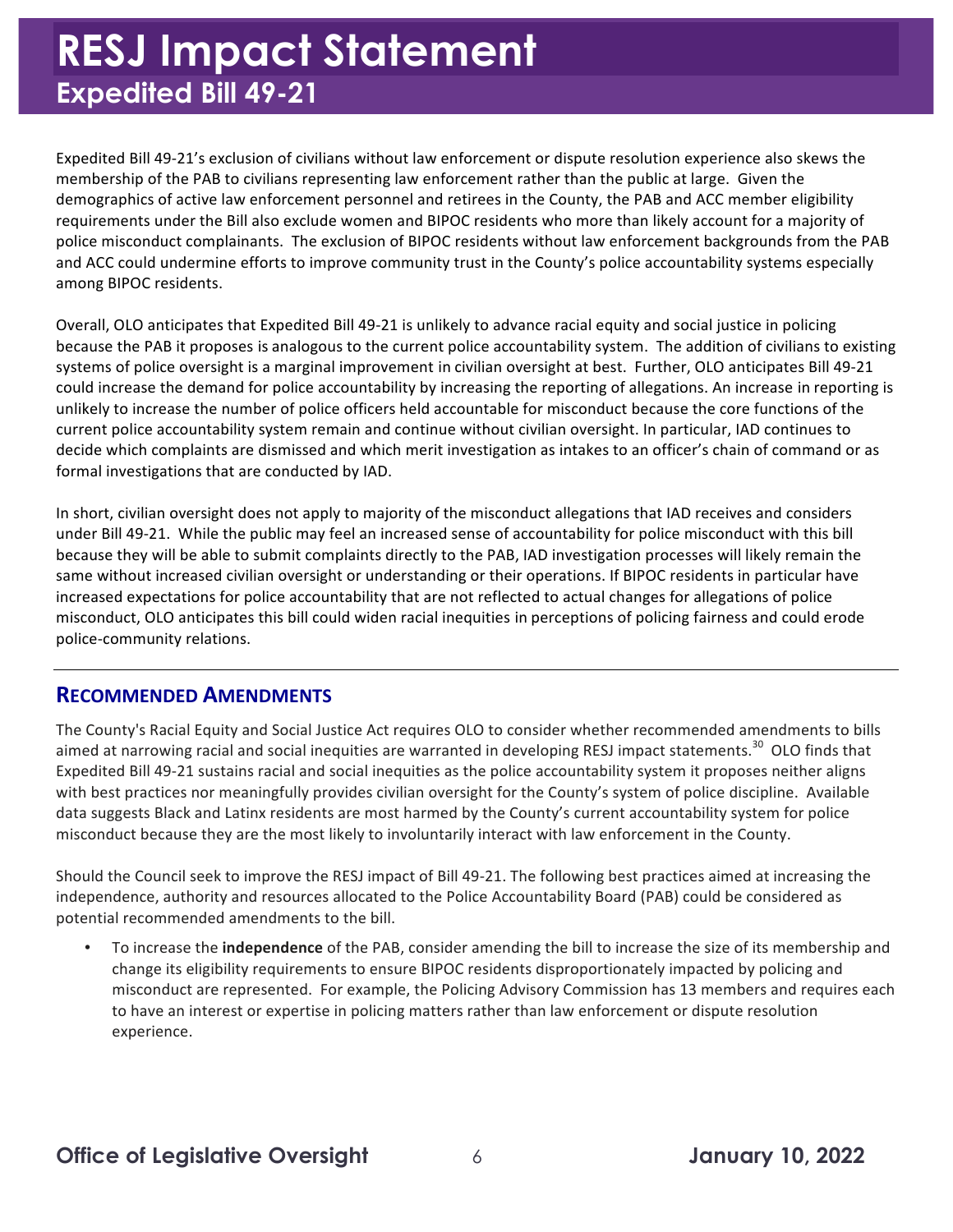- To increase the **authority** of the PAB, consider amending the bill to expand the PAB's scope to review all allegations of police misconduct made by the public, not just cases where administrative charges are being considered. To support this expanded scope, the bill could be amended to require MCPD provide the PAB access to relevant data and assign a designating point person to address all PAB data requests. The bill could also be amended to ensure PAB members follow the same confidentiality requirements for ACC members.
- To enhance the *resources* available to the PAB to fulfill its mission, consider amending the bill to specify the staffing and budget expected annually to support the work of the PAB and ACC. Some jurisdictions, for example, have specified a certain percentage of the police department's annual budget fund the work of its civilian oversight function.

To further align Expedited Bill 49-21 with other best practices for civilian oversight recommended by National Association for Civilian Oversight of Law Enforcement (NACOLE), the Council may also want to consider additional amendments that mandate the County's Police Accountability Board has unfettered access to records, access to law enforcement executives and internal affairs staff, full cooperation from MCPD, and the support of process [stakeholders.](https://stakeholders.31) 31

Additionally, NACOLE finds civilian oversight agencies that operationalize public reporting and transparency, pattern analysis, community outreach, community involvement, and respect for confidentiality requirements are most [successful.](https://successful.32)<sup>32</sup> While Bill 49-21 mandates that members of ACC maintain confidentiality on matters being considered by the Committee until final disposition, it does not specifically include these other best practices. As such, the Council may want to consider amendments reflecting these best practices for consideration as well.

#### **CAVEATS**

 Two caveats to this racial equity and social justice impact statement should be noted. First, predicting the impact of and other factors. Second, this RESJ impact statement is intended to inform the legislative process rather than determine whether the Council should enact legislation. Thus, any conclusion made in this statement does not represent OLO's endorsement of, or objection to, the bill under consideration. legislation on racial equity and social justice is a challenging, analytical endeavor due to data limitations, uncertainty,

#### **CONTRIBUTIONS**

 

OLO Senior Legislative Analyst Elaine Bonner-Tompkins drafted this RESJ impact statement.

 $<sup>7</sup>$  Ibid</sup>

#### **Office of Legislative Oversight** 7 **January 10, 2022**

 $^1$  Definition of racial equity and social justice adopted from "Applying a Racial Equity Lends into Federal Nutrition Programs" by Marlysa Gamblin, et.al. Bread for the World, and from Racial Equity Tools <u><https://www.racialequitytools.org/glossary></u><br><sup>2</sup> Ibid  $2$  lbid

 $^3$  Memorandum of Agreement Between the United States Department of Justice, Montgomery County, Maryland, the Montgomery County Department of Police and the Fraternal Order of Police, Montgomery County Lodge 35, Inc. January 14, 2000 <https://www.justice.gov/sites/default/files/crt/legacy/2010/12/14/MontgomeryCounty.pdf>

 $^4$  Maryland Coalition for Justice and Police Accountability, Testimony on HB 670 – Police Reform and Accountability Act of 2021, February 9, 2021

Police Accountability Act of 2021, Police Discipline and Law Enforcement Programs and Procedures, House Bill  $6$  Ibid February 9, 2021<br><sup>5</sup> Maryland Police Accountability Act of 2021, Police Discipline and Law Enforcement Programs and Procedures, House Bill 670<br><sup>6</sup> Ibid

 $^8$  Montgomery County Department of Police, Internal Affairs Division Annual Report, 2020